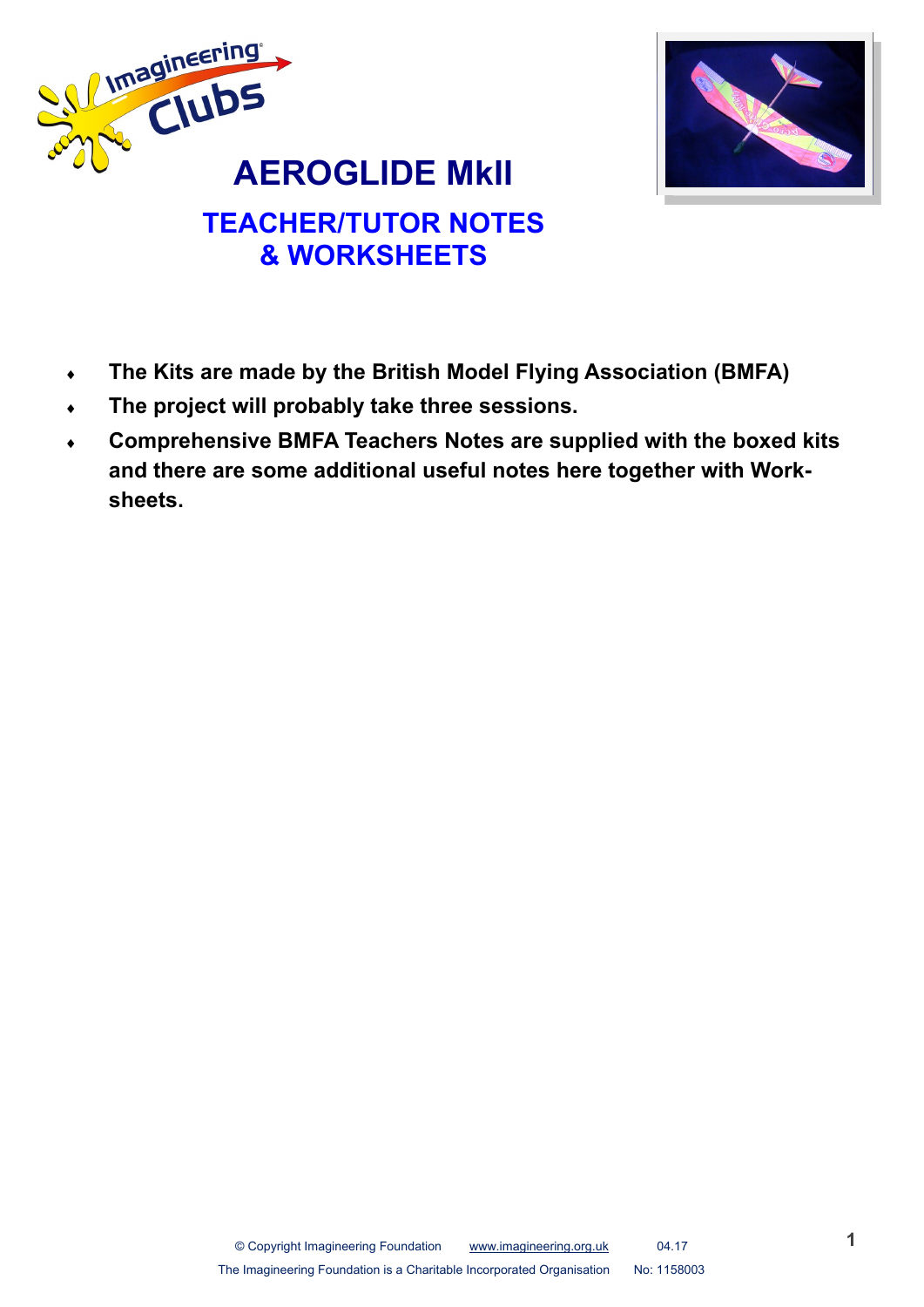



## **WORKSHEET 1**

| 1. | Who was the first person to fly a powered aeroplane? |
|----|------------------------------------------------------|
| 2. | What are the forces on an aeroplane?                 |
|    |                                                      |
| 3. | How do you control a hot air balloon?                |
|    |                                                      |
|    |                                                      |
| 4. | What gives an aeroplane thrust?                      |
|    |                                                      |

5. Draw an aerofoil and the streamlines of the air round it. Show the areas of high pressure and low pressure.

6. Give eight reasons why you like to travel by air.

| © Copyright Imagineering Foundation www.imagineering.org.uk           | 04.17       |
|-----------------------------------------------------------------------|-------------|
| The Imagineering Foundation is a Charitable Incorporated Organisation | No: 1158003 |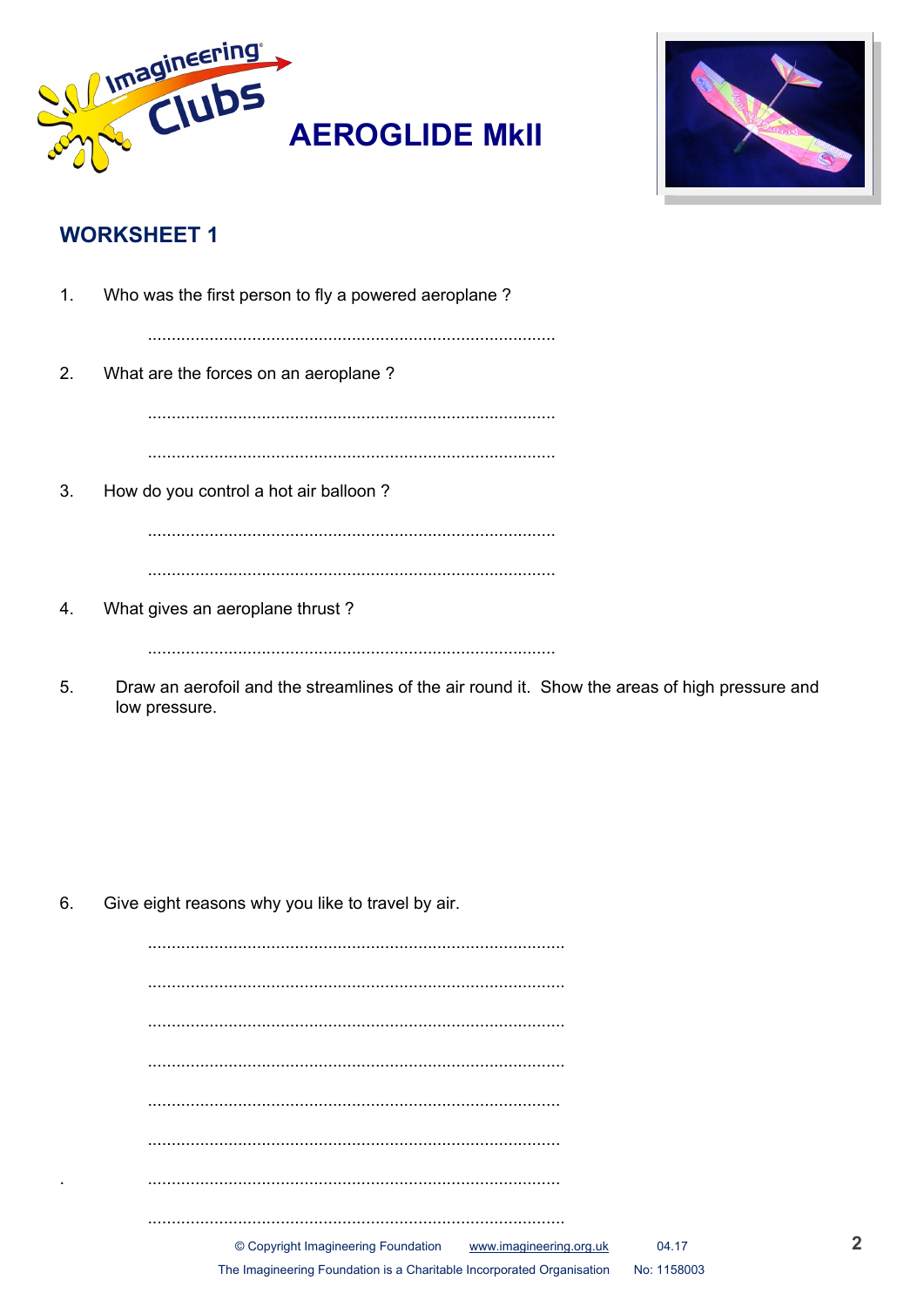



## **WORKSHEET 2**

| 1. | What is dihedral? Show the dihedral on a picture of an aeroplane. |
|----|-------------------------------------------------------------------|
| 2. | What are the three control surfaces of an aeroplane?              |
| 3. | Draw an aeroplane and show the position of the centre of gravity. |
| 4. | What happens to the aeroplane if the centre of gravity is:        |
| 5. | What types of engine are used to power an aeroplane?              |
| 6. | What does 'stall' mean?                                           |
| 7. | Write a story about a flight in an aeroplane.                     |

……………………………………………………………………………………………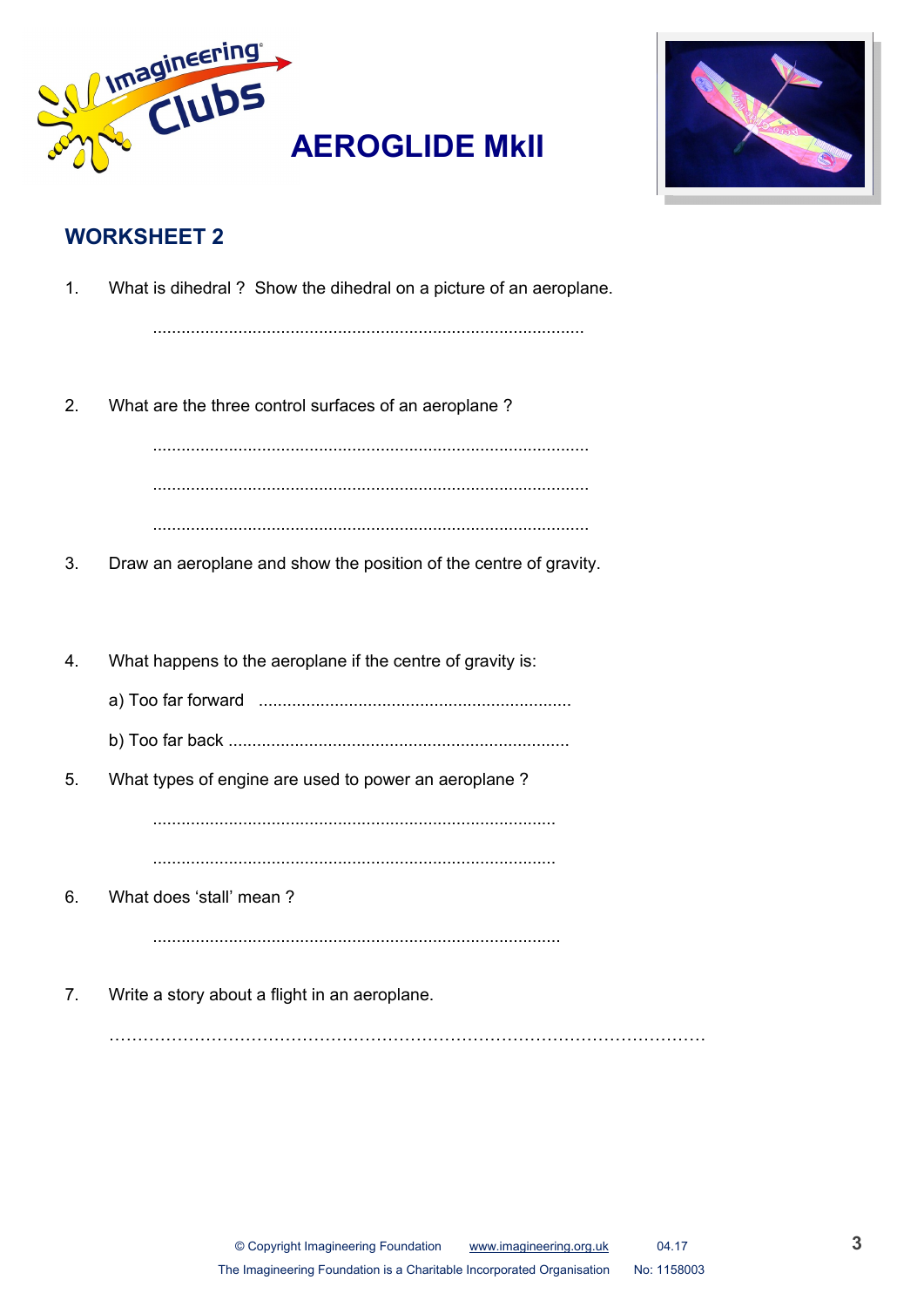

## **AEROGLIDE MkII**



## **WORKSHEET 3**

**Complete the following crossword using the names of parts of a glider that you learnt today, then label up the picture of the glider showing each of the 10 parts.** 



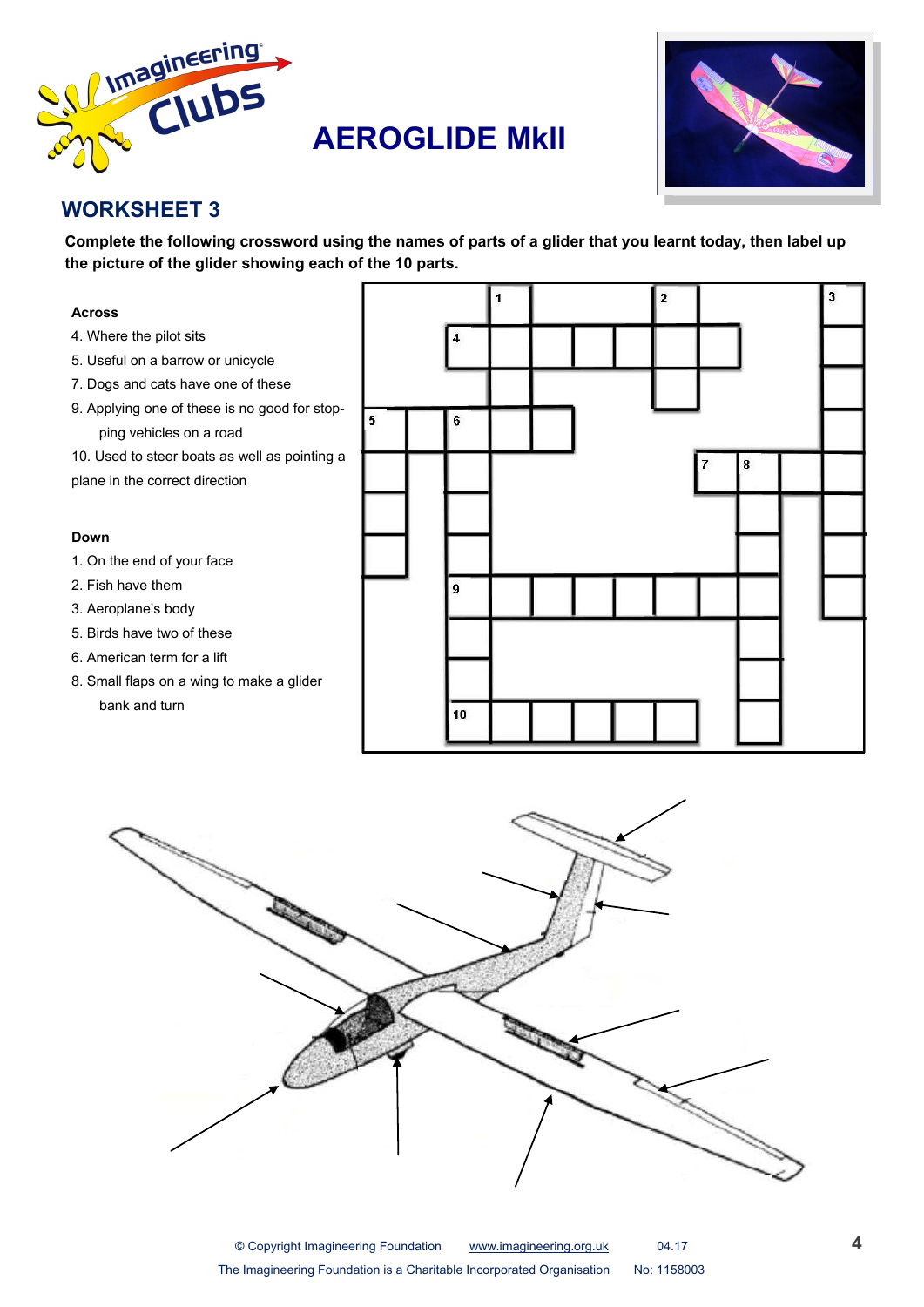



## **WORKSHEET 3 - ANSWERS:**

#### **Across**

- 4. Where the pilot sits
- 5. Useful on a barrow or unicycle
- 7. Dogs and cats have one of these
- 9. Applying one of these is no good for stopping vehicles on a road
- 10. Used to steer boats as well as pointing a plane in the correct direction

#### **Down**

- 1. On the end of your face
- 2. Fish have them
- 3. Aeroplane's body
- 5. Birds have two of these
- 6. American term for a lift
- 8. Small flaps on a wing to make a glider bank and turn





© Copyright Imagineering Foundation [www.imagineering.org.uk](http://www.imagineering.org.uk) 04.17 The Imagineering Foundation is a Charitable Incorporated Organisation No: 1158003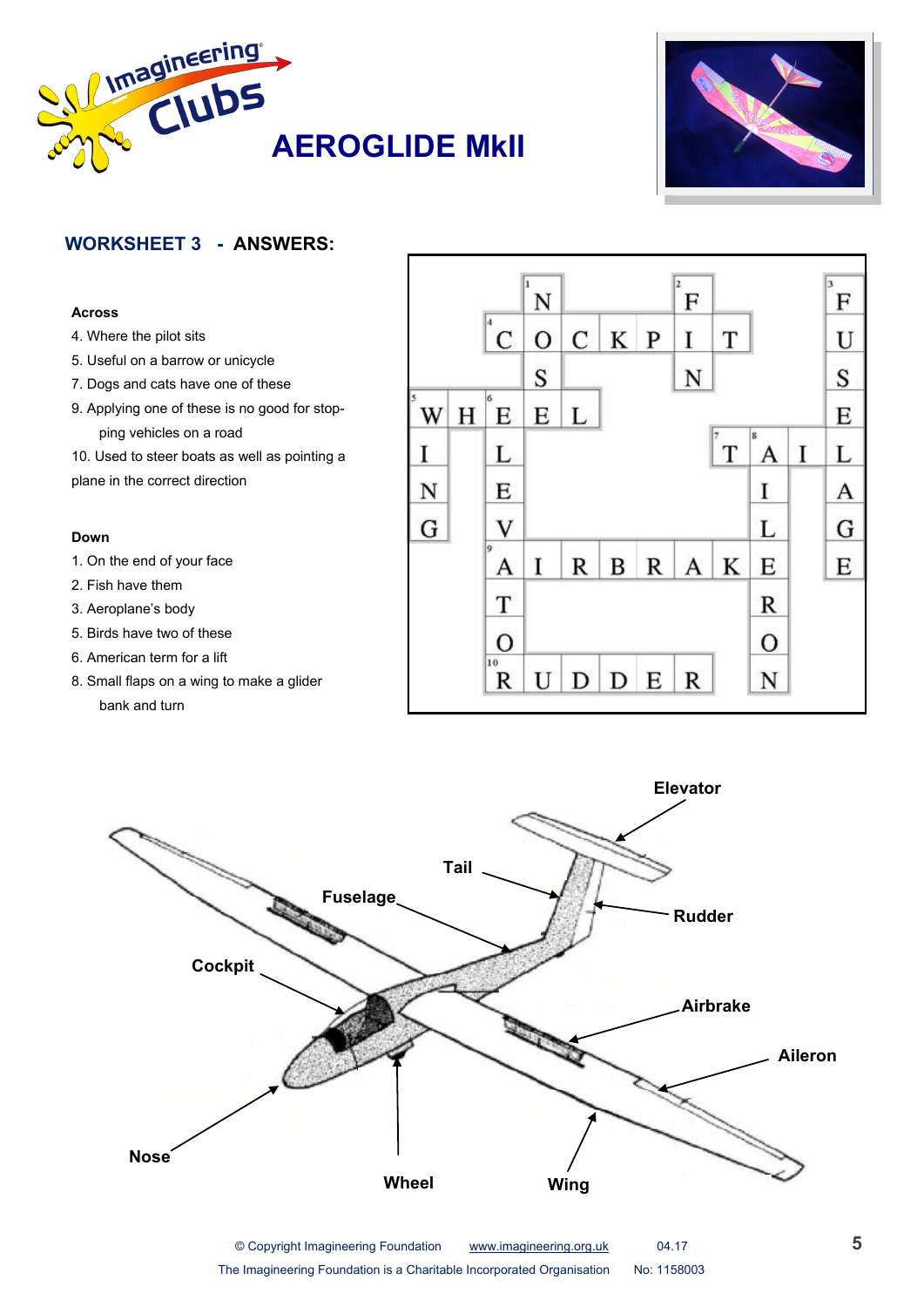



## **WORKSHEET 4**

1. Draw an aerofoil and the streamlines of the air round it. Show the areas of High pressure and Low Pressure.

2. What gives an aeroplane thrust ?

3. What is a dihedral ? Show the dihedral on a picture of an aeroplane

4. What happens to the aeroplane if the centre of gravity is:

a) too far forward ……………………………………………………………………………………………

 $\mathcal{L}^{(n)}$ 

b) too far back ……………………………………………………………………………………………….

5. Who where the first people to manage to fly a controllable powered aeroplane?

…………………………………………………………………………………………………………………

6. What are the three control surfaces of an aeroplane?

………………………………………………………………………………………………………………… ………………………………………………………………………………………………………………….

7. Write a short story about a day out where you either saw gliders or hot air balloons. If you can, use a computer to type your story and print it off to hand in next week. Illustrate it with a picture or two if you wish from either the Internet or hand drawn.